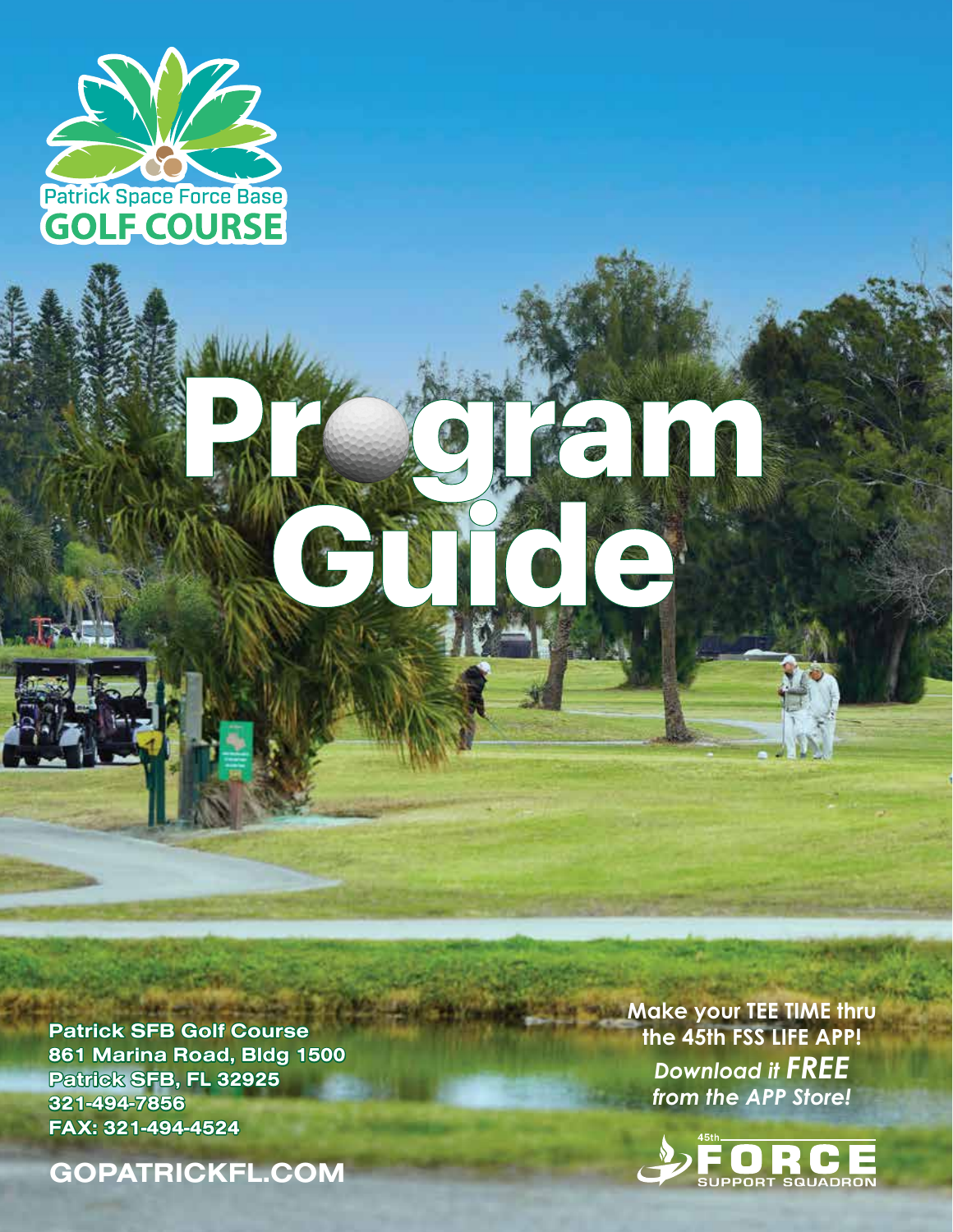

Welcome to the Course at Manatee Cove. We hope your experiences here are enjoyable and enable you to feel appreciated for choosing to provide us the opportunity to serve you. Our mission is to provide outstanding customer service via a well-trained and knowledgeable staff, a challenging and well-maintained course, a well-stocked pro shop and quality year-round programs and events.

Designed by Robert Trent Jones, Sr., our scenic 18-hole, par 72 course is a gem of the Air Force; distinguished as the best golf operation in this Service. Patron safety is very important. Please be mindful of weather conditions and advisories, fellow players around you and wildlife on the course. Rules are posted on each golf cart to facilitate pace of play. The Florida climate is extreme; players are encouraged to stay well-hydrated and use adequate sun protection. I hope to see you on the course!

Steve Waggoner

## Message from the Superintendent

The Course at Manatee Cove occupies 140 acres of the south end of Patrick Space Force Base. Twenty nine acres are made up of water canals and ponds. In addition to being an integral part of the drainage system for the Base, several different species of fish, turtles, birds and alligators call our water features home.

Constructed in 2007, the greens are large and undulating. They feature a salt-tolerant turfgrass called seashore paspalum. In 2020 and 2021 the fairways were converted to the paspalum turfgrass as well.

The golf course features over 1,500 Palm trees, 36 sand bunkers and an irrigation system with 1,155 sprinkler heads throughout the golf course that is capable of watering the entire golf course except the extreme out-of-play areas.

Kevin Czerkies



#### Pro Shop

Open daily, the pro shop offers a variety of well-known quality brands of golf equipment, apparel and gifts. If we don't have what you need, we will be happy to submit a special order for you. Sales and demo days are offered on a routine basis.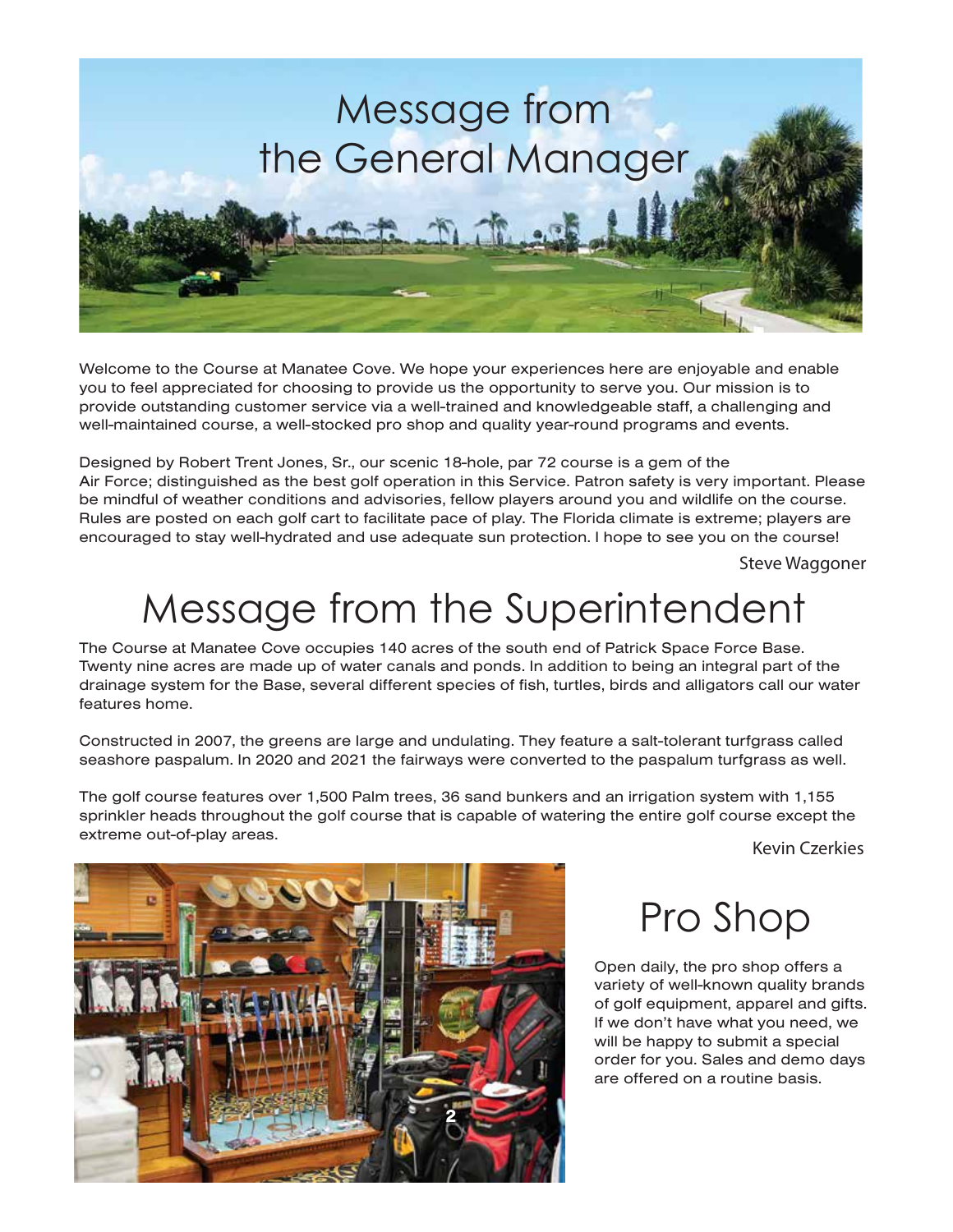### Morale Programs

Designed to facilitate workplace team building for Patrick SFB and Cape Canaveral SFS these activities may be scheduled for one to six hours to meet the needs of any group. They range from golf on the course to a quick competition by the clubhouse and can be suitable for golfers and non-golfers alike.

A minimum of two weeks notice is required for booking.

The 'UNITE' program provides funds for members to participate in cohesive teambuilding activities that bolster morale and camaraderie. Squadron UNITE POCs are required to coordinate the activity through the Community Cohesion Specialist and are highly encouraged to use their allotted funds for food and beverage at Hacker's Grill to facilitate an all-in-one event. A special UNITE price of \$10 to \$13 per person is offered for most golf activities and \$5 pp for food.



Morale building activities include but not limited to:

CHIPPO Driving Range w/target greens Golf Cart Relay Races

Group Clinics 9-Hole Tournaments Putting Contests

Tournaments on the course and putting contests can be serious competitions or wacky and fun! Please contact your Unite POC for a full list of team building options.

# Tournaments Leagues

Please contact the Program Director or General Manager to help you plan your event. A variety of tournament formats can be offered and we will facilitate a fun and memorable experience. Private Organizations wishing to host an event or utilize the clubhouse are required to contact the 45 FSS Resource Management Office for authorization to use of an FSS facility.

Food and beverage are not permitted to be brought into the facility or out on the course. Our food and beverage partner, Aramark, can be reached at 321-494-7492 to help you organize that aspect of your event.

Leagues take place year round and are executed in various formats from traditional 18-hole to 9-hole shotgun and PAR-3. Whether you are looking to improve your game with competitive play or to have fun and socialize, there is a league for you. Please inquire at the pro shop for more information.

#### Lessons

Private, group and week-long clinics are available and taught by a golfing professional. Whether you are new to the sport of golf or want to tighten up your game, our instructor can teach to the level desired. More information is available at the pro shop.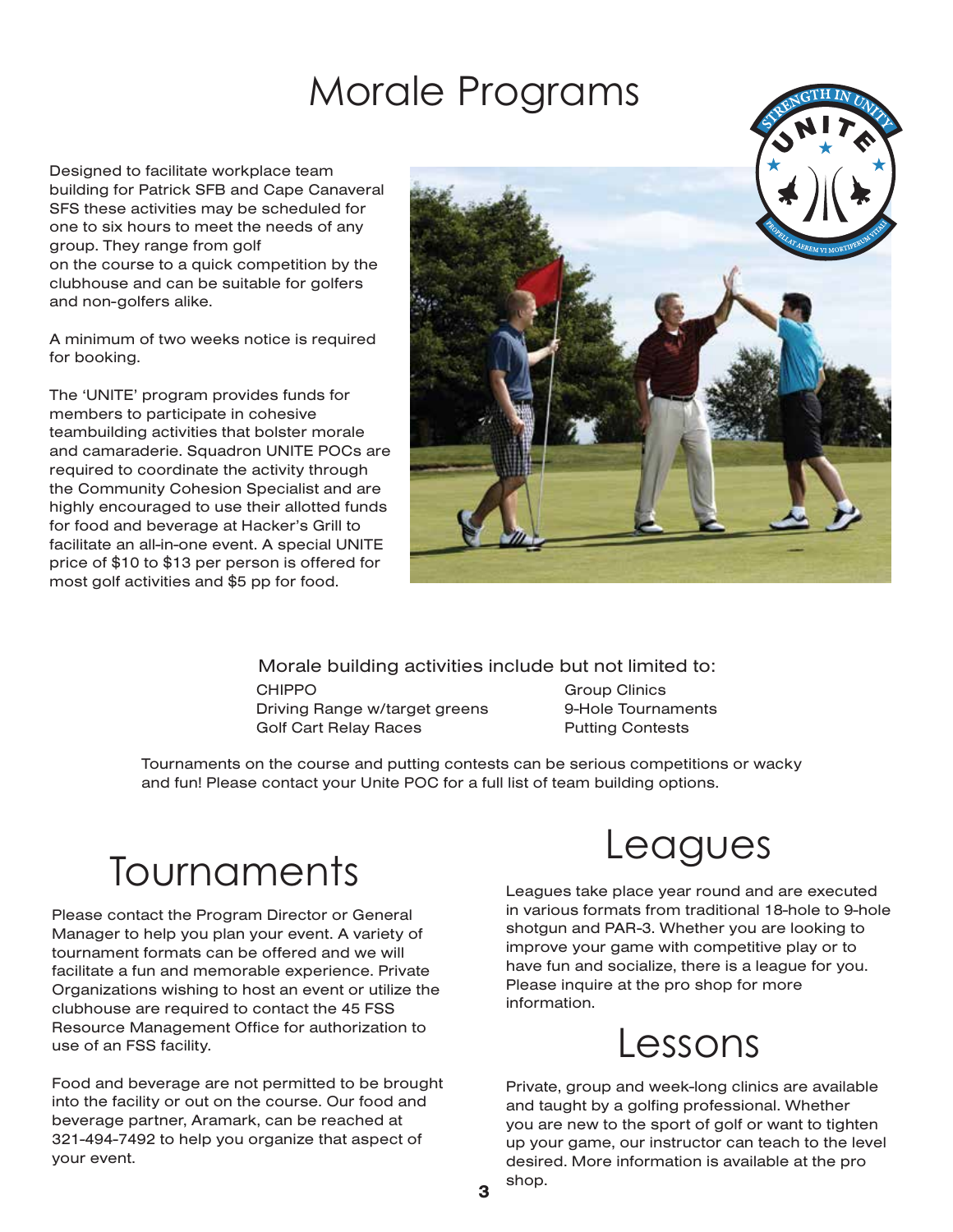# Tee Times

Advance tee times are made available to customers by the type of pass held or military/DoD status. A maximum of three tee times may be made by one customer when doing so by phone; and one tee time when doing so online.

#### AUTHORIZED TEE TIMES

Active Duty: Annual Pass Annual Pass (non-DoD civilians) Annual Fee Military retirees/DoD/contractors 5 days in advance Non-DoD civilians

14 days in advance 12 days in advance 10 days in advance 7 days in advance 2 days in advance



Tee times may be blocked for approved tournament or league play only.



Use the 45th FSS LIFE APP to reserve your tee time from your mobile device! Download it FREE from the APP Store!

To make a tee time by phone, customers may contact the pro shop at 321-494-7856 or the starter booth at 321-494-3880.

To make a tee time online, please go to GoPatrickFL.com, select Golf Course on the menu and click on 'schedule your tee time'. Customers must set up an account in the online system with a valid e-mail address and password. We are available and happy to assist setting up the account via phone or in person.

For online tee times, there is a maximum of one tee time per person per day. Please use the buddy system when making tee times for a group.

## USDA Course/Slope Rating

|                | <b>MEN</b> | <b>WOMEN</b> |   |
|----------------|------------|--------------|---|
| Sharks/Blue    | 72.3/12.5  | n/a          |   |
| Manatees/White | 70.3/121   | 76.3/127     |   |
| Marlins/Gold   | 67.4/113   | 72.7/120     |   |
| Dolphins/Red   | 64.1/103   | 68.8/114     |   |
|                |            |              |   |
|                |            |              |   |
|                |            |              |   |
|                |            |              |   |
|                |            |              |   |
|                |            |              |   |
|                |            |              |   |
|                |            |              | 4 |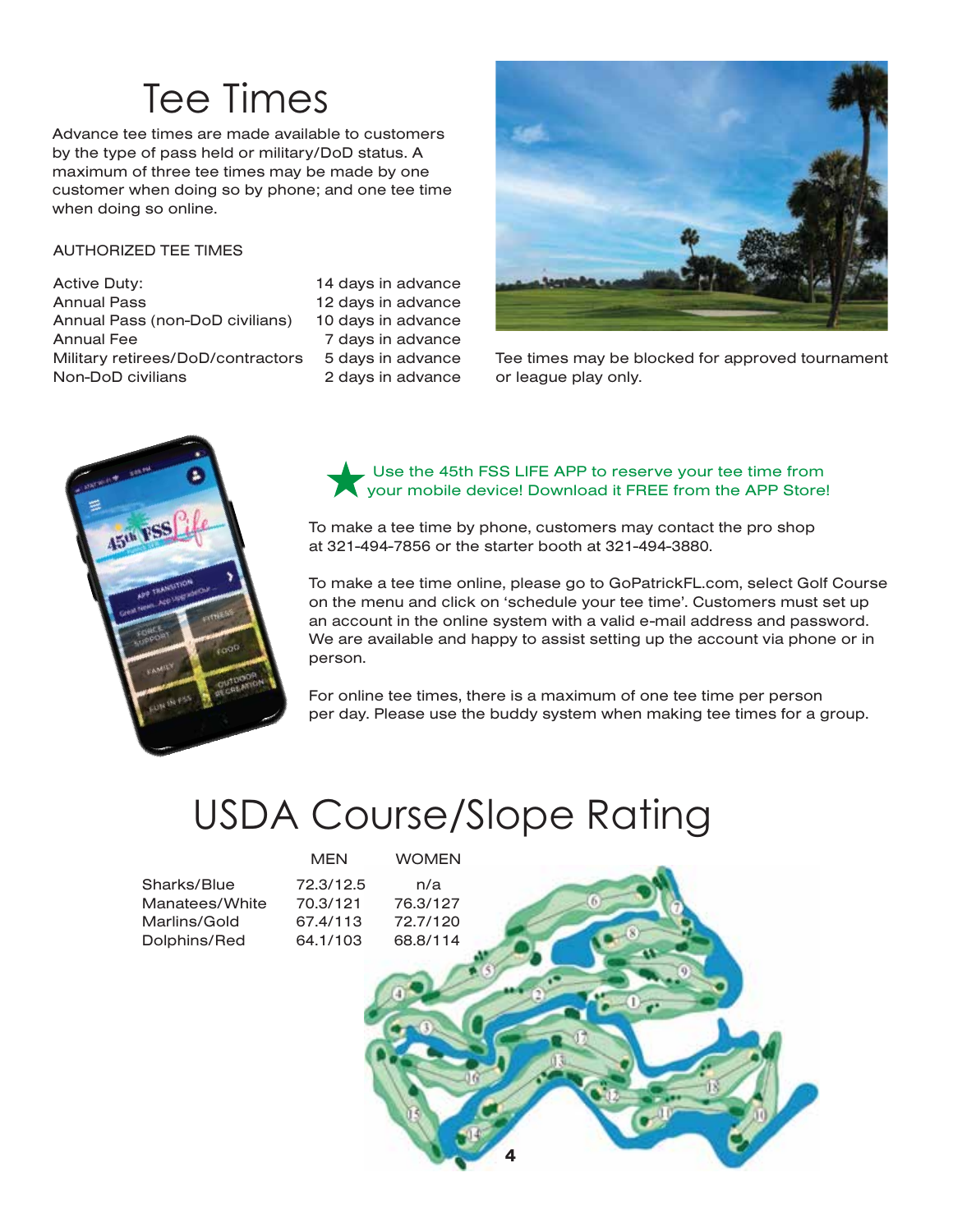# General Rules

The following rules are enforced to ensure our customers are provided a safe and enjoyable environment while utilizing the golf facilities.

- **OF** Proper attire is required at all times in all areas of the golf facilities. Refer to the dress code.
- Customers shall show the required identification card to receive applicable rates.
- **Players shall check in at the starter booth or pro** shop before teeing off.
- $\bullet\bullet$  Non-DoD civilians are required to pay the applicable cart fee for every round played.
- **O** "Ready Golf" is highly encouraged. Please keep pace with the players in front of you.
- Each player shall have a set of clubs.
- $\bullet\bullet$  No more than two people and two sets of clubs per cart. Standing on the side or back of the cart is not authorized.
- Pull carts shall be a minimum of 25 feet from the greens fringe at all times.
- Carts shall remain on the path at all times, around greens, tees and on par 3s.
- Carts shall be returned to the staging area no later than dusk. The starter provides detailed times in accordance with the season.
- **Players shall comply with course traffic,** cart-this-way signs and restricted areas.



# Children on the Course

Growing the game of golf and family inclusion are two important goals of this organization. Children are welcome on the course and their safety is paramount. The minimum requirement is 6 years of age; and children 6 to 11 years of age must be accompanied by a parent or legal guardian. A learner permit is not sufficient to operate a golf cart; driver license is mandatory. Junior rates apply to children 17 years and under. There are no junior rates for carts. Ride-along fees apply to all children on the greens who are not playing golf.

# Junior Golf Programs

Golf camps are held every June for children 6 to 18 years of age. Additional camps are held when demand exists. Junior lessons are available with the teaching pro. For more information please inquire in the pro shop.

- **C**> Personal coolers, food and beverages are not authorized and customers will be asked to remove them from all golf course facilities/areas.
- Ball hawking is not permitted.
- Customers shall pay the ride-along fee when accompanying a golfer in a cart and not playing.
- **C**> Handicap flags shall only be issued to customers who are registered in our handicap program.
- Groups of 5 players shall ride and play "ready" golf" and maintain pace with players in front.
- Stones in bunkers are ruled movable obstructions. Rule 24-1 applies.
- Out of bounds is marked by white stakes. Currently these areas include, but are not limited to hole 6 around the housing area, 2, 4, 6 and 15 along the inside edge of the road, 1 on the driving range, canals on 17 and 18, and
- the opposite side of the canal on 7. **Pets are not authorized in any part of the course or** facility. Service animals are permmited in accordance with the ADA.
- Only golf-related activities permitted on the course.
- Please observe the 90 degree rule on all Par 4 & 5s.

### Dress Code

All patrons of the golf course, whether playing or not, are expected to be in traditional golf attire. business and/or Florida casual or military uniform. Flip flops, board shorts, tank or spaghetti strap tops and any part of swimming costumes and workout clothing are not authorized.

Clothing shall be clean, free of holes and stains and devoid of any language, pictures or symbols that are offensive. Advertising non-DoD entities on clothing is not authorized. Sleeveless shirts are authorized for female patrons and these items shall be manufactured as such. "Cut-off" shirts are not authorized.

Active duty personnel are authorized Uniform of the Day (UoD) when practicing, on the range, practice bunker, shipping and putting green.

Golf or athletic shoes are the only shoes authorized. Hard spikes and cleats are strictly prohibited.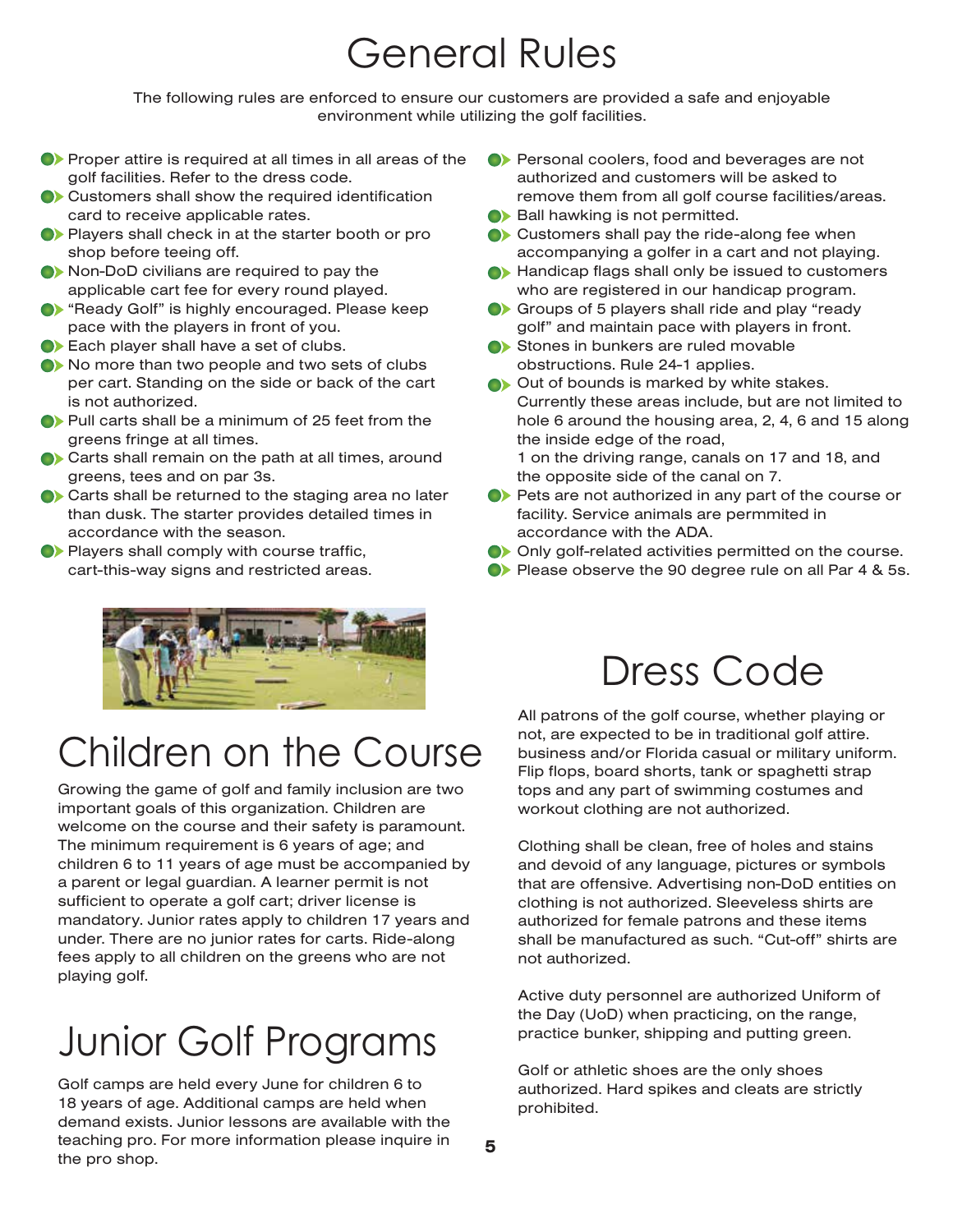#### Fees

Revenue generated from customer participation is utilized to fund continued improvements to the golf course operation. Fees are subject to change in response to operating costs and customer demand. Advance notice to the maximum extent possible will be given. While we aim to keep this guide accurate, we cannot control retrieval of guides distributed prior to fee changes. Please check with the pro shop for current fees or visit GoPatrickFL.com. Fee changes may impact customer reservations. Our current seasons are Summer (May 1 - Oct 31) and Winter (Nov 1 - Apr 30).

\*All non-DoD civilians are charged for a golf cart with each round.

#### Golf Honors Annual Fees

#### COUNTRY CLUB (includes HDCP, Greens Fees, Cart & 100 bucket Range)

Monthly billing is available for country club and annual pass holders. An administrative fee of \$60 applies.

| E1 - E4, Juniors, Widows & Super Seniors<br>E5 & Above (includes DoD civilians and contractors)<br>Non-DoD civilians                                 | \$2200.00<br>\$3500.00<br>\$3950.00 |                                        |  |
|------------------------------------------------------------------------------------------------------------------------------------------------------|-------------------------------------|----------------------------------------|--|
| ANNUAL PASS (includes HDCP & Greens fees)                                                                                                            | <b>INDIVIDUAL</b>                   | <b>ADD FAMILY</b>                      |  |
| E1 - E4, Juniors, Widows & Super Seniors<br>E5 & Above (includes DoD civilians and contractors)<br>Non-DoD civilians *                               | \$700.00<br>\$1800.00<br>\$2100.00  | \$385.00<br>\$990.00<br>\$1155.00      |  |
| ANNUAL FEE: (includes partial Green fees & HDCP)<br>Available to military and DoD only. Must pay surcharge with each round.<br>Military retirees/DoD |                                     | \$1095.00                              |  |
| Advance Seasonal Fees                                                                                                                                |                                     |                                        |  |
| SUMMER & WINTER SEASONAL PASS: (Green fees)                                                                                                          | <b>SUMMER</b><br>MAY - OCT          | <b>WINTER</b><br>NOV - APR             |  |
| E1 - E4, Juniors & Widows<br>E5 & Above (includes DoD civilians and contractors)<br>Non-DoD civilians*                                               | \$275.00<br>\$575.00<br>\$700.00    | \$425.00<br>\$1225.00<br>\$1380.00     |  |
| <b>SUMMER 10 ROUND SMART CARDS</b>                                                                                                                   | <b>GREEN FEE</b><br>W/CART          | <b>GREEN FEE</b><br><b>ONLY</b><br>n/a |  |
| E5 & above (includes DoD civilians and contractors)<br>Non-DoD civilians                                                                             | \$320.00<br>\$365.00                | n/a                                    |  |
| <b>WINTER 10 ROUND SMART CARDS</b>                                                                                                                   | <b>GREEN FEE</b><br>W/CART          | <b>GREEN FEE</b><br><b>ONLY</b>        |  |
| E1 - E4, Juniors & Widows                                                                                                                            | \$325.00                            | \$155.00                               |  |
| E5 & Above (includes DoD civilians and contractors)                                                                                                  | \$415.00                            | \$245.00                               |  |
| Non-DoD civilians                                                                                                                                    | \$485.00                            | n/a                                    |  |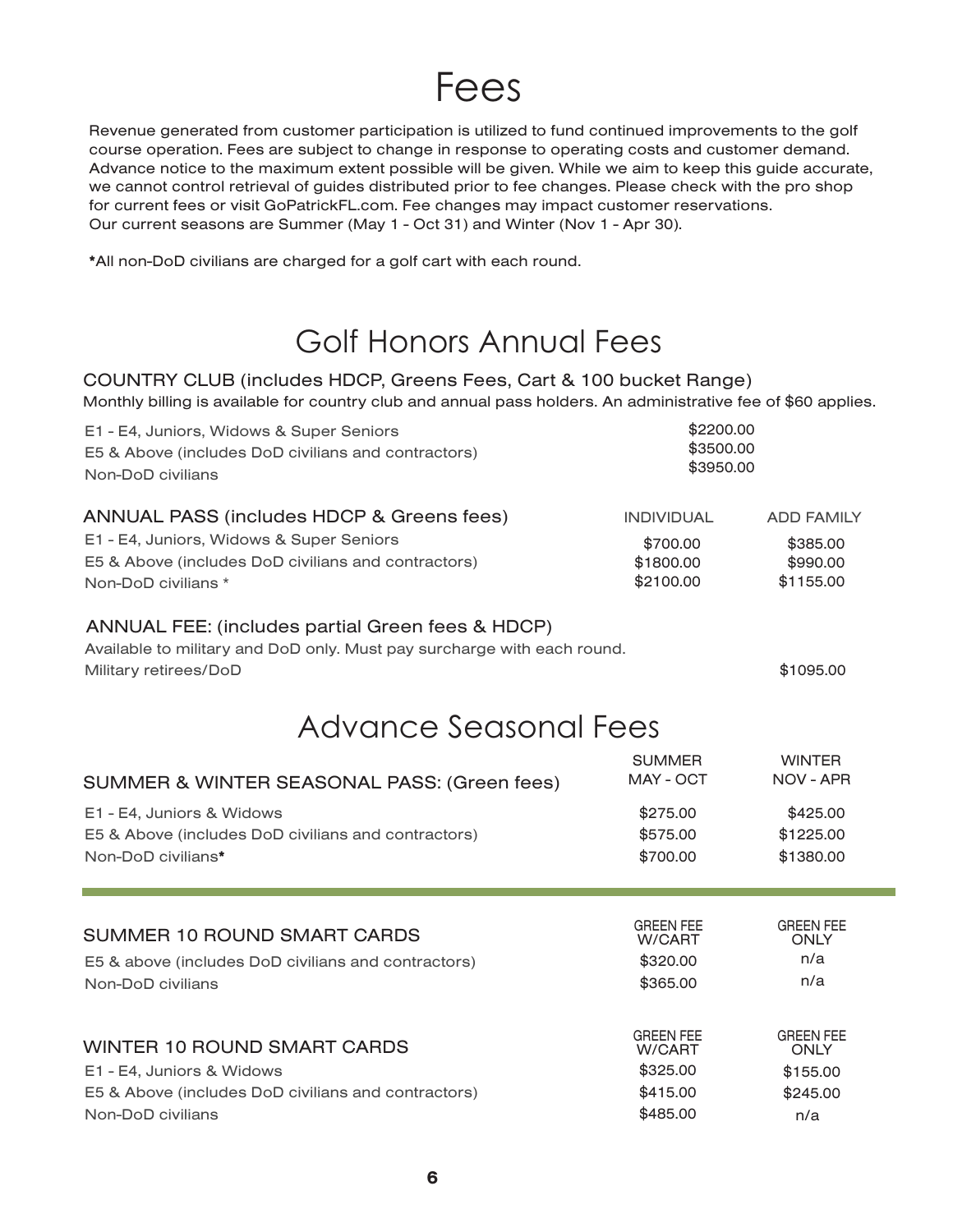

Rental Clubs \$20.00

**GHIN Handicap** 1 year: \$22.00

# Range

Approximately 30 balls per bucket 1 token  $=$  1 bucket

Single token: \$4.00 Two tokens: \$6.00 Range Key (30 buckets): \$70.00 Unlimited Range Pass (1 year): \$350.00

# Daily Fees

| <b>GREEN FEES</b>             | <b>SUMMER</b><br>18 holes | <b>SUMMER</b><br>9 holes | <b>WINTER</b><br>18 holes | <b>WINTER</b><br>9 holes |
|-------------------------------|---------------------------|--------------------------|---------------------------|--------------------------|
| $E1 - E4$                     | \$13.00                   | \$7.00                   | \$18.00                   | \$11.00                  |
| E5 & Above                    | \$18.00                   | \$12.00                  | \$29.00                   | \$18.00                  |
| Non-DoD civilian*             | \$23.00                   | \$17.00                  | \$37.00                   | \$21.00                  |
| Surcharge: Annual Fee Players | \$6.00                    | \$4.00                   | \$9.00                    | \$6.00                   |

| <b>CART FEES</b>                                                                                                                                    | 18 holes                      | 9 holes                       |
|-----------------------------------------------------------------------------------------------------------------------------------------------------|-------------------------------|-------------------------------|
| Golfer riding fee<br>Single rider surcharge - for those who prefer to ride<br>in a cart alone (this is a surcharge in addition to regular cart fee) | \$20.00<br>\$8.00             | \$12.00<br>\$5.00             |
| Non-golfing ride along fee<br><b>Push Cart</b><br>AGF Cart Card - (must have a Golf Honors Annual Pass).                                            | \$12.00<br>\$7.00<br>\$170.00 | \$12.00<br>\$7.00<br>\$105.00 |

#### LOCKERS and BAG STORAGE (1 year)

| Floor space | \$110.00 |
|-------------|----------|
| Cubicle     | \$55.00  |
| Locker      | \$35.00  |

| DAILY SPECIALS (cart included)                                           | Summer             | Winter             |
|--------------------------------------------------------------------------|--------------------|--------------------|
| AFTER 11 am<br>E1 & above, DoD & contractors<br>Non-DoD civilians        | \$25.00<br>\$30.00 | \$38.00<br>\$43.00 |
| MAD MONDAY - AFTER 12 pm, all players<br>WACKY WEDNESDAY, all players    | \$22.00<br>\$25.00 | n/a<br>\$40.00     |
| ALL-YOU-CAN-PLAY<br>AFTER 2 pm, all players<br>AFTER 4/5 pm, all players | \$20.00<br>\$17.00 | \$30.00<br>\$22.00 |

# Salute to Active Duty

Year-round FREE range balls and rental clubs.

Memorial Day to Labor Day FREE green fees and half price carts after 12 pm.

Other specials for active duty personnel may be offered throughout the year.

Visit us on GoPatrickFL.com!